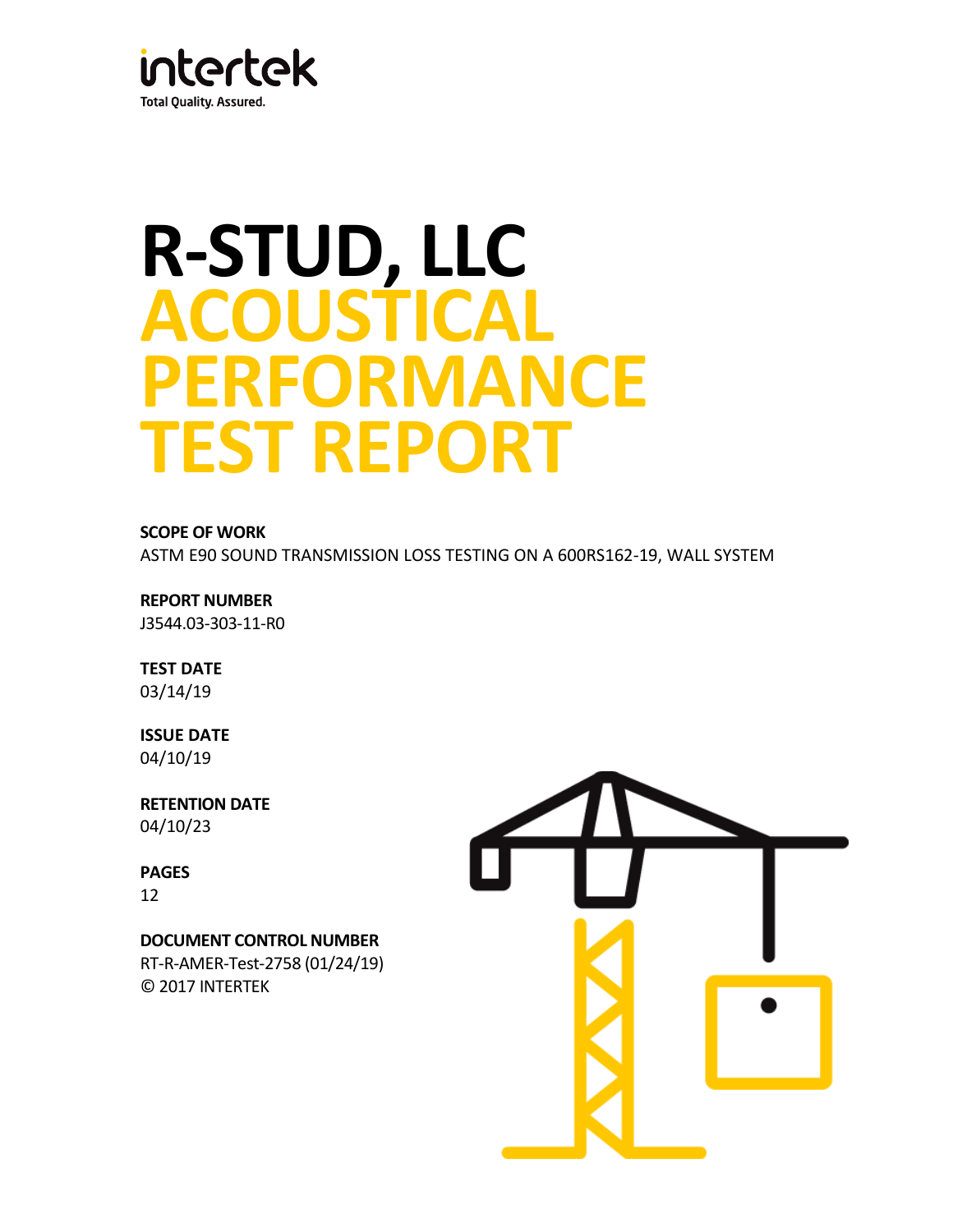

Telephone: 949-460-9600 Facsimile: 717-764-4129 [www.intertek.com/building](http://www.intertek.com/building)

## **TEST REPORT FOR R-STUD, LLC**

Report No.: J3544.03-303-11-R0 Date: 04/10/19

#### **REPORT ISSUED TO**

**R-STUD, LLC** 16869 SW 65TH Ave #303 Lake Oswego, OR 97035

#### **SECTION 1**

**SCOPE**

Intertek Building & Construction (B&C) was contracted by R-stud, LLC to conduct a sound transmission loss test. Results obtained are tested values and were secured by using the designated test methods. The complete test data is included herein. The client provided the test specimen. All measurements were conducted in the HT test chambers at Intertek B&C located in Lake Forest, California.

This report does not constitute certification of this product nor an opinion or endorsement by this laboratory. Intertek B&C will service this report for the entire test record retention period. The test record retention period ends four years after the test date. Test records, such as detailed drawings, datasheets, representative samples of test specimens, or other pertinent project documentation, will be retained for the entire test record retention period.



This report is for the exclusive use of Intertek's Client and is provided pursuant to the agreement between Intertek and its Client. Intertek's responsibility and liability are limited to the terms and conditions of the agreement. Intertek assumes no liability to any party, other than to the Client in accordance with the agreement, for any loss, expense or damage occasioned by the use of this report. Only the Client is authorized to permit copying or distribution of this report and then only in its entirety. Any use of the Intertek name or one of its marks for the sale or advertisement of the tested material, product or service must first be approved in writing by Intertek. The observations and test results in this report are relevant only to the sample(s) tested. This report by itself does not imply that the material, product, or service is or has ever been under an Intertek certification program.

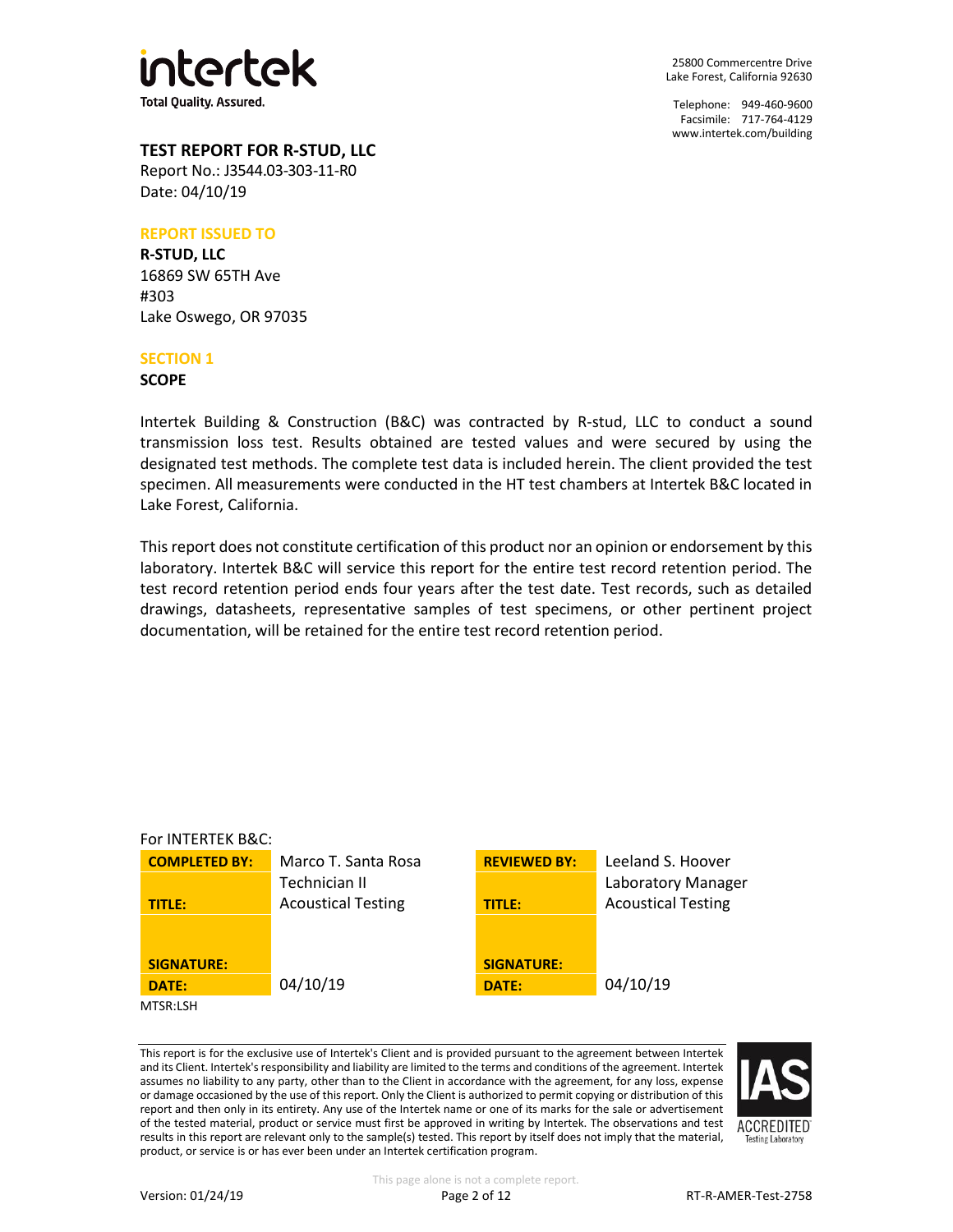

## **TEST REPORT FOR R-STUD, LLC**

Report No.: J3544.03-303-11-R0 Date: 04/10/19

#### **SECTION 2**

#### **SUMMARY OF TEST RESULTS**

| SERIES/MODEL         | 600RS162-19 |  |
|----------------------|-------------|--|
| <b>TYPE</b>          | Wall System |  |
| <b>DATA FILE NO.</b> | J3544.01C   |  |
| <b>STC</b>           | 57          |  |
| <b>OITC</b>          | 45          |  |

#### **SECTION 3**

#### **TEST METHODS**

The specimens were evaluated in accordance with the following:

**ASTM E90-09 (2016),** *Standard Test Method for Laboratory Measurement of Airborne Sound Transmission Loss of Building Partitions and Elements*

**ASTM E413-16,** *Classification for Rating Sound Insulation*

**ASTM E1332-16,** *Standard Classification for Rating Outdoor-Indoor Sound Attenuation*

**ASTM E2235-04 (2012),** *Standard Test Method for Determination of Decay Rates for Use in Sound Insulation Test Methods*

#### **SECTION 4**

**SPECIMEN INSTALLATION**

The specimen was constructed in the laboratory. A sound transmission loss test was initially performed on a filler wall. The 96" wide by 96" high specimen plug was removed from the filler wall assembly. The specimen was placed on an isolation pad in the test opening. Caulk was used to seal the perimeter of the specimen to the test opening on both sides. The interior side of the specimen, when installed, was approximately 1/4" from being flush with the receive room side of the filler wall. A stethoscope was used to check for any abnormal air leaks around the test specimen prior to testing.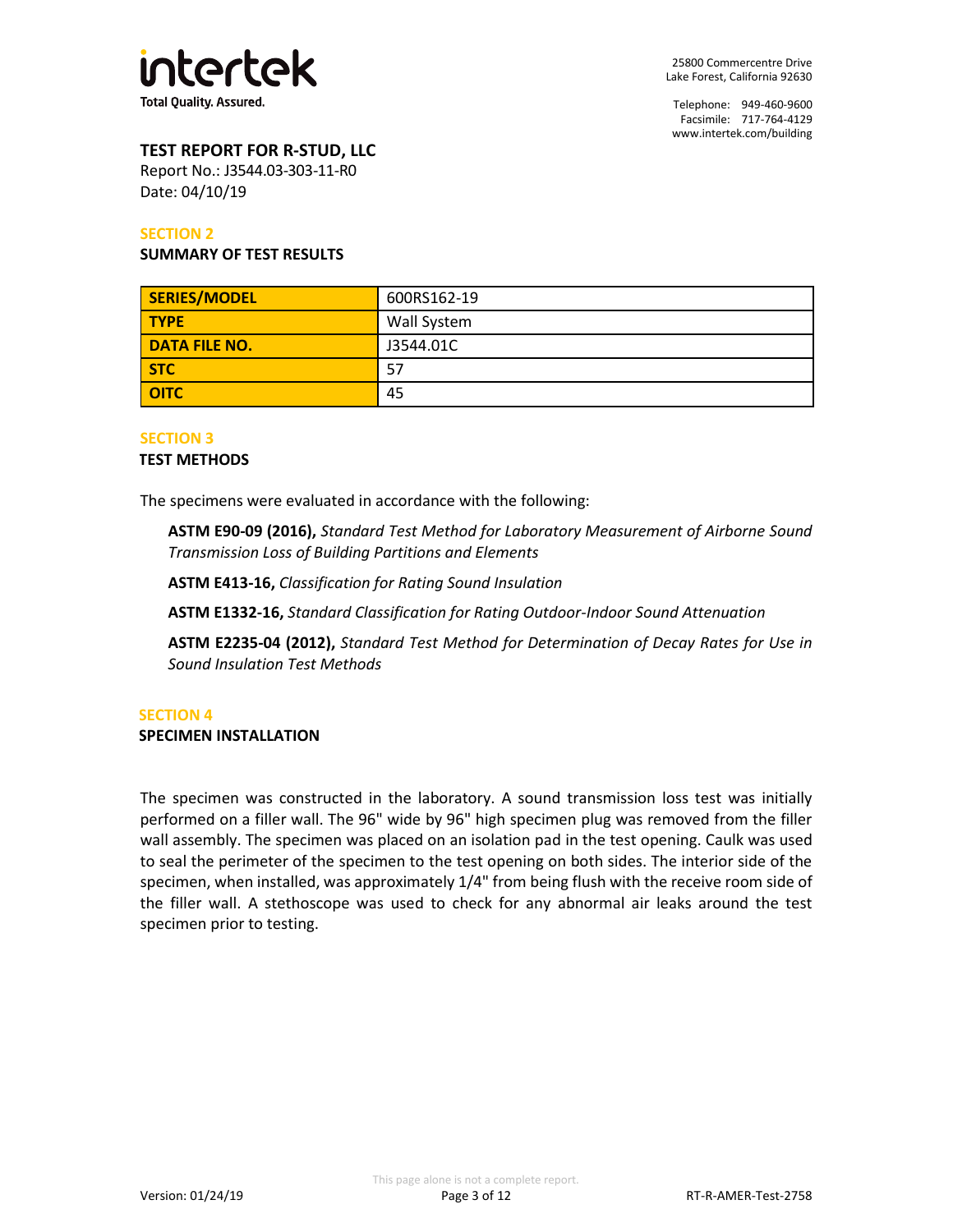

# **TEST REPORT FOR R-STUD, LLC**

Report No.: J3544.03-303-11-R0 Date: 04/10/19

#### **SECTION 5**

#### **EQUIPMENT**

The equipment listed below meets the requirements of the test methods stated in Section 3 of this report.

# **EQUIPMENT**

| <b>INSTRUMENT</b>                              | <b>MANUFACTURER</b>         | <b>MODEL</b> | <b>DESCRIPTION</b>           | <b>ASSET#</b>   | <b>CAL</b>  |
|------------------------------------------------|-----------------------------|--------------|------------------------------|-----------------|-------------|
|                                                |                             |              |                              |                 | <b>DATE</b> |
| <b>Data Acquisition Card</b>                   | <b>National Instruments</b> | PXIe-4464    | <b>Data Acquisition Card</b> | <b>INT00392</b> | 10/17       |
| <b>Data Acquisition Card</b>                   | <b>National Instruments</b> | PXIe-4464    | <b>Data Acquisition Card</b> | <b>INT00393</b> | 10/17       |
| <b>Data Acquisition Card</b>                   | <b>National Instruments</b> | PXIe-4464    | <b>Data Acquisition Card</b> | <b>INT00397</b> | 10/17       |
| Source Room Microphone                         | <b>PCB Piezotronics</b>     | 378C20       | Microphone and Preamplifier  | <b>INT00239</b> | 04/18       |
| Source Room Microphone                         | <b>PCB Piezotronics</b>     | 378C20       | Microphone and Preamplifier  | <b>INT00240</b> | 05/18       |
| Source Room Microphone                         | <b>PCB Piezotronics</b>     | 378C20       | Microphone and Preamplifier  | <b>INT00241</b> | 04/18       |
| Source Room Microphone                         | <b>PCB Piezotronics</b>     | 378C20       | Microphone and Preamplifier  | <b>INT00242</b> | 04/18       |
| Source Room Microphone                         | <b>PCB</b> piezotronics     | 378C20       | Microphone and Preamplifier  | <b>INT00243</b> | 04/18       |
| Receive Room Microphone                        | <b>PBC Piezotronics</b>     | 378C20       | Microphone and Preamplifier  | <b>INT00234</b> | 04/18       |
| Receive Room Microphone                        | <b>PCB Piezotronics</b>     | 378C20       | Microphone and Preamplifier  | <b>INT00235</b> | 04/18       |
| Receive Room Microphone                        | <b>PCB Piezotronics</b>     | 378C20       | Microphone and Preamplifier  | <b>INT00236</b> | 04/18       |
| Receive Room Microphone                        | <b>PCB Piezotronics</b>     | 378C20       | Microphone and Preamplifier  | <b>INT00237</b> | 04/18       |
| Receive Room Microphone                        | <b>PCB Piezotronics</b>     | 378C20       | Microphone and Preamplifier  | <b>INT00238</b> | 04/18       |
| <b>Receive Room Environmental</b><br>Indicator | Comet                       | T7510        | <b>Receive Room</b>          | <b>INT00299</b> | 04/18       |
| <b>Source Room Environmental</b><br>Indicator  | Comet                       | T7510        | Source Room                  | <b>INT00300</b> | 04/18       |
| <b>Microphone Calibrator</b>                   | <b>Norsonic</b>             | 1251         | <b>Acoustical Calibrator</b> | Y002919         | 04/18       |

\*- Note: The calibration frequency for this equipment is every two years per the manufacturer's recommendation.

#### **TEST CHAMBER**

|                     | <b>VOLUME</b>     | <b>IDESCRIPTION</b>                    |
|---------------------|-------------------|----------------------------------------|
| <b>RECEIVE ROOM</b> | $231 \text{ m}^3$ | Rotating vane and stationary diffusers |
|                     |                   | Temperature and humidity controlled    |
|                     |                   | Isolation pads under the floor         |
| <b>SOURCE ROOM</b>  | $196 \text{ m}^3$ | Stationary diffusers only              |
|                     |                   | Temperature and humidity controlled    |

|                         | <b>MAXIMUM SIZE</b>          | <b>IDESCRIPTION</b>                              |
|-------------------------|------------------------------|--------------------------------------------------|
| <b>ITL TEST OPENING</b> | $4.27$ m wide by 3.05 m high | Wibration break between source and receive rooms |

N/A-Not Applicable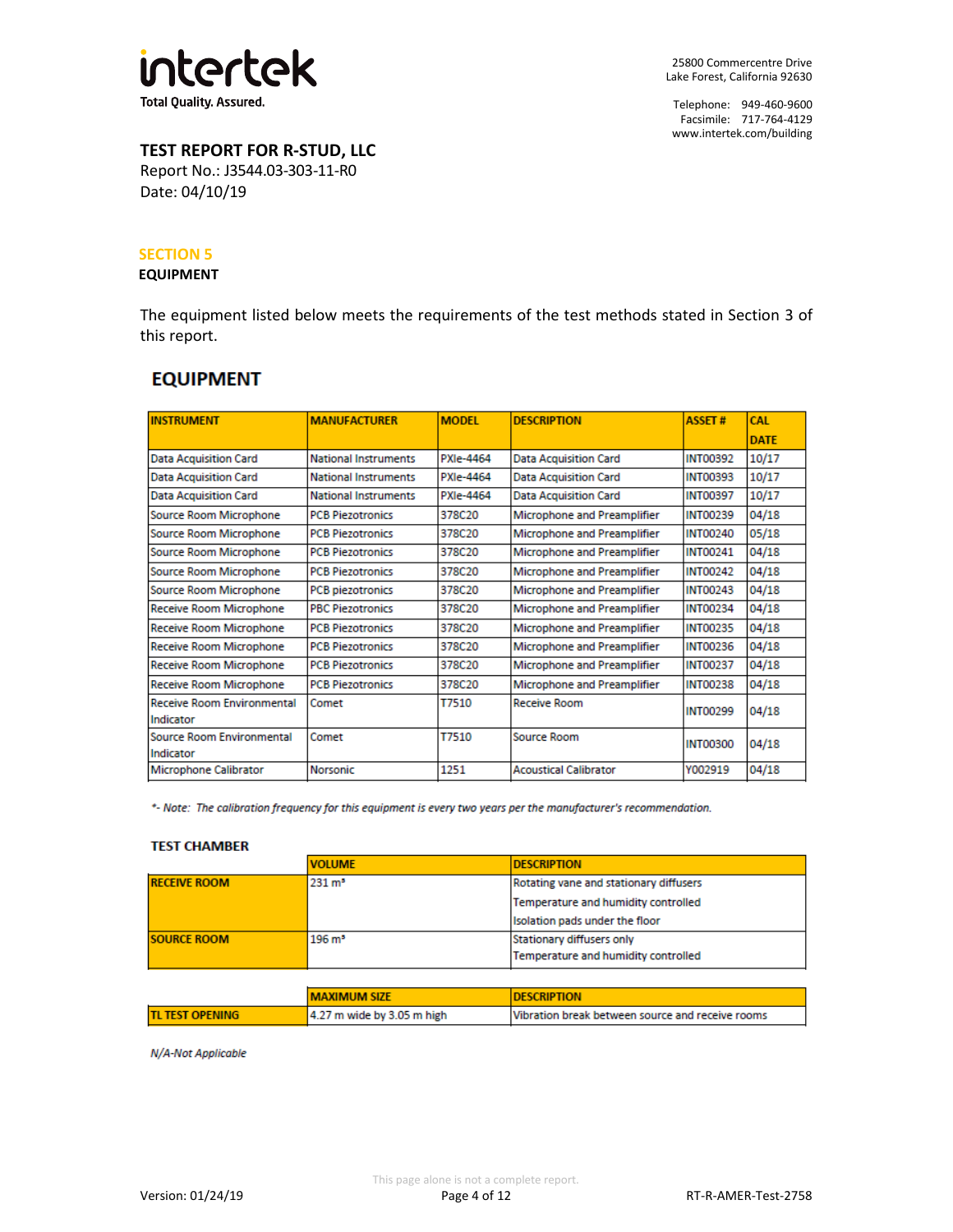

# **TEST REPORT FOR R-STUD, LLC**

Report No.: J3544.03-303-11-R0 Date: 04/10/19

### **SECTION 6**

#### **LIST OF OFFICIAL OBSERVERS**

| <b>NAME</b>         | <b>COMPANY</b> |
|---------------------|----------------|
| Patrick Lucas       | R-stud, LLC    |
| Marco T. Santa Rosa | Intertek B&C   |
| Leeland S Hoover    | Intertek B&C   |

#### **SECTION 7**

**TEST PROCEDURE**

The sensitivity of the microphones was checked before measurements were conducted.

The transmission loss values were obtained for a single direction of measurement.

Two background noise sound pressure level and five sound absorption measurements were conducted at each of five microphone positions.

Two sound pressure level measurements were made simultaneously in receive and source rooms at each of five microphone positions.

The air temperature and relative humidity conditions were monitored and recorded during all measurements.

Data for flanking limit tests, repeatability measurements, and reference specimen tests are available upon request.

Intertek B&C will store samples of test specimens for four years.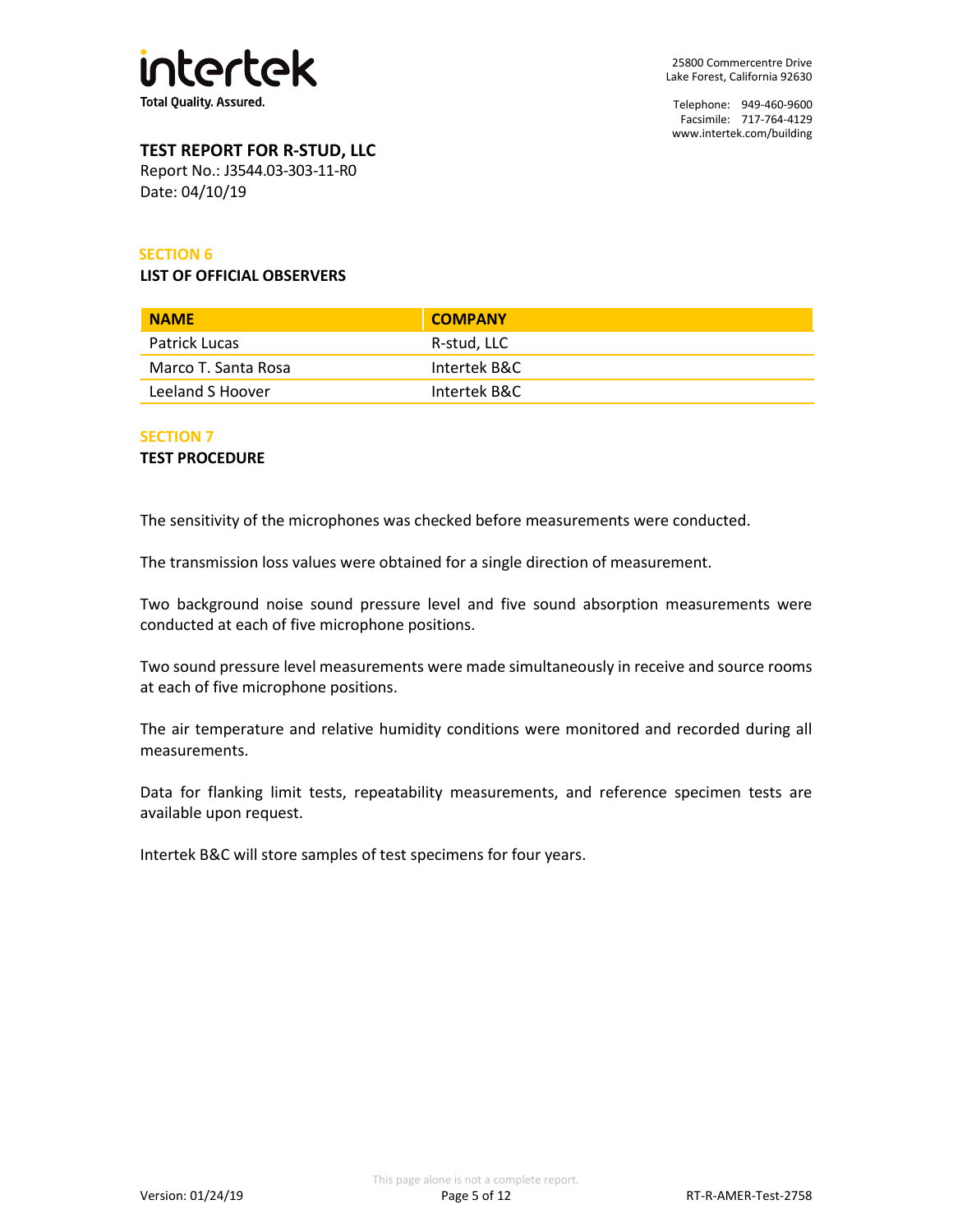

Telephone: 949-460-9600 Facsimile: 717-764-4129 [www.intertek.com/building](http://www.intertek.com/building)

**TEST REPORT FOR R-STUD, LLC**

Report No.: J3544.03-303-11-R0 Date: 04/10/19

#### **SECTION 8**

#### **ACOUSTICAL TEST CALCULATIONS**

Transmission loss (TL) at each 1/3 octave frequency is the average source room sound pressure level minus the average receive room sound pressure level, plus, 10 times the log of the specimen area divided by the sound absorption of the receive room with the sample in place.

#### **STC Rating**

To obtain the Sound Transmission Class (STC), read the TL of the contour curve at 500 Hz. The sum of the deficiencies below the contour curve must not exceed 32. The maximum deficiency at any one frequency must not exceed 8.

#### **OITC Rating**

The Outdoor-Indoor Transmission Class (OITC) is calculated by subtracting the logarithmic summation of the TL values from the logarithmic summation of the A-weighted transportation noise spectrum stated in ASTM E1332.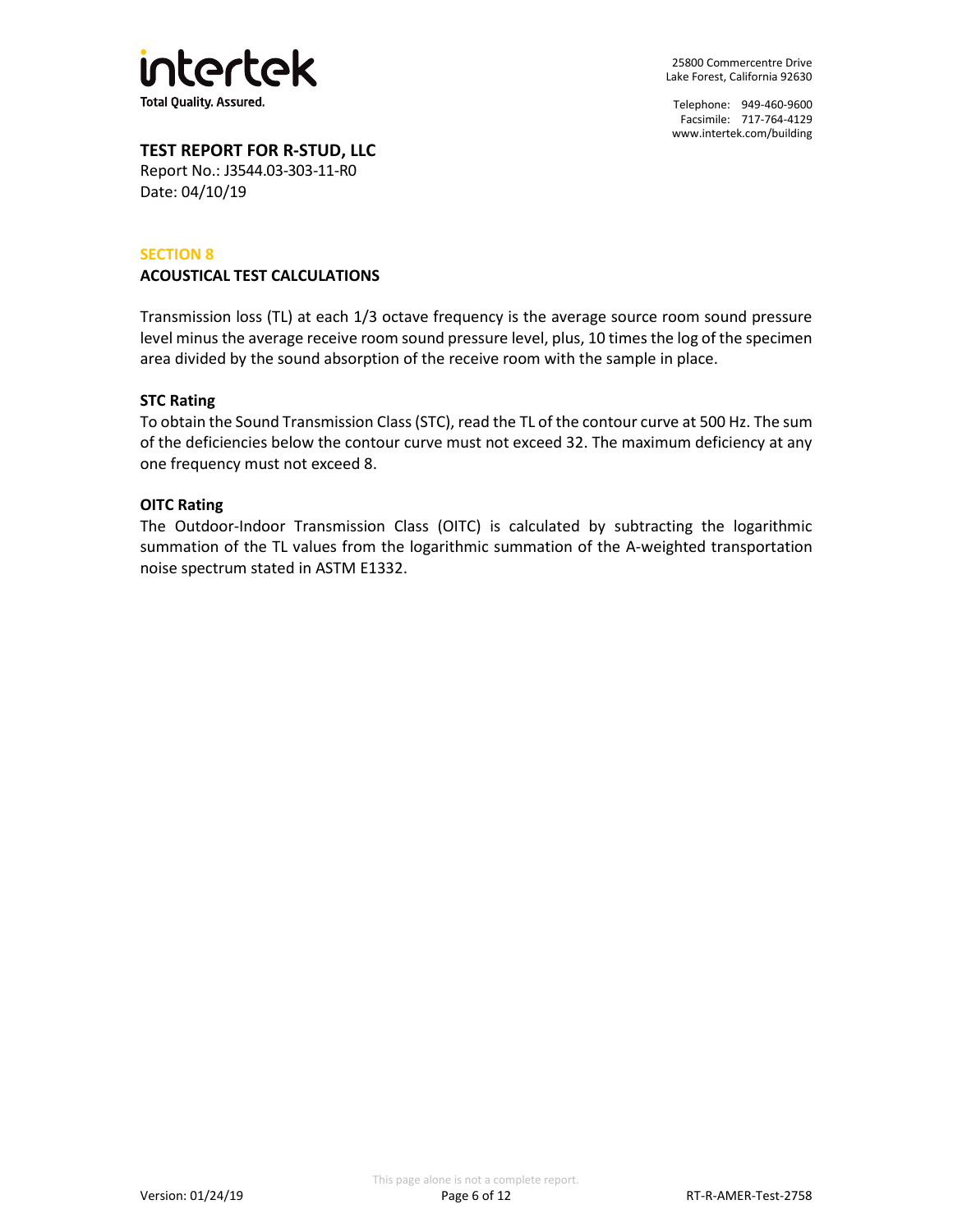

Telephone: 949-460-9600 Facsimile: 717-764-4129 [www.intertek.com/building](http://www.intertek.com/building)

## **TEST REPORT FOR R-STUD, LLC**

Report No.: J3544.03-303-11-R0 Date: 04/10/19

#### **SECTION 9**

#### **SPECIMEN DESCRIPTION**

| <b>GYPSUM BOARD</b> | Two Layers of 5/8" USG Sheetrock Type X |  |  |
|---------------------|-----------------------------------------|--|--|
| <b>STUDS</b>        | 1-5/8" Steel, 24" Centers               |  |  |
| <b>INSULATION</b>   | R-13, Unfaced Fiberglass Insulation     |  |  |
| <b>GYPSUM BOARD</b> | Two Layers of 5/8" USG Sheetrock Type X |  |  |

| <b>MATERIAL</b>               | <b>ACTUAL</b><br><b>DIMENSIONS</b><br>(inches)                                                                                                  | <b>ACTUAL</b><br><b>THICKNESS</b><br>(inches)                                                                                          | <b>MANUFACTURER</b><br><b>AND SERIES</b>                                                                                               | <b>QUANTITY</b> | <b>AVERAGE</b><br><b>WEIGHT</b> |  |  |  |
|-------------------------------|-------------------------------------------------------------------------------------------------------------------------------------------------|----------------------------------------------------------------------------------------------------------------------------------------|----------------------------------------------------------------------------------------------------------------------------------------|-----------------|---------------------------------|--|--|--|
| <b>GYPSUM</b>                 | 48" by 96"                                                                                                                                      | 0.625''                                                                                                                                | <b>USG Sheetrock</b><br>Type X                                                                                                         | 2 sheets        | 2.24 lbs/ft <sup>2</sup>        |  |  |  |
| <b>BOARD</b>                  | Note:                                                                                                                                           | Screws spaced on 12" centers. Perimeter and joints sealed with<br>acoustical sealant and duct tape. Screw heads sealed with duct tape. |                                                                                                                                        |                 |                                 |  |  |  |
| <b>GYPSUM</b>                 | 48" by 96"                                                                                                                                      | 0.625''                                                                                                                                | <b>USG Sheetrock</b><br>Type X                                                                                                         | 2 sheets        | 2.24 lbs/ft <sup>2</sup>        |  |  |  |
| <b>BOARD</b>                  | Note:                                                                                                                                           |                                                                                                                                        | Screws spaced on 12" centers. Perimeter and joints sealed with<br>acoustical sealant and duct tape. Screw heads sealed with duct tape. |                 |                                 |  |  |  |
| <b>STUD</b>                   | 6" by 94-1/2"                                                                                                                                   | $1 - 5/8"$                                                                                                                             | Steel, 25 Gauge<br>(0.019")                                                                                                            | 5 pieces        | 1.28<br>Ibs/linear ft           |  |  |  |
|                               | Note:                                                                                                                                           |                                                                                                                                        | Spaced on 24" centers. Fastened at top and bottom track.                                                                               |                 |                                 |  |  |  |
| <b>INSULATION</b>             | 24" by 96"                                                                                                                                      | 3.5''                                                                                                                                  | R-13 Unfaced<br>Fiberglass<br>Insulation                                                                                               | 6 batts         | $0.27$ lbs/ft <sup>2</sup>      |  |  |  |
|                               | N/A<br>Note:                                                                                                                                    |                                                                                                                                        |                                                                                                                                        |                 |                                 |  |  |  |
| <b>GYPSUM</b>                 | 48" by 96"                                                                                                                                      | 0.625''                                                                                                                                | <b>USG Sheetrock</b><br>Type X                                                                                                         | 2 sheets        | 2.24 lbs/ft <sup>2</sup>        |  |  |  |
| <b>BOARD</b>                  | Screws spaced on 12" centers. Perimeter and joints sealed with<br>Note:                                                                         |                                                                                                                                        |                                                                                                                                        |                 |                                 |  |  |  |
|                               |                                                                                                                                                 |                                                                                                                                        | acoustical sealant and duct tape. Screw heads sealed with duct tape.                                                                   |                 |                                 |  |  |  |
| <b>GYPSUM</b>                 | 48" by 96"                                                                                                                                      | 0.625''                                                                                                                                | <b>USG Sheetrock</b><br>Type X                                                                                                         | 2 sheets        | 2.24 $\frac{1}{2}$              |  |  |  |
| <b>BOARD</b>                  | Screws spaced on 12" centers. Perimeter and joints sealed with<br>Note:<br>acoustical sealant and duct tape. Screw heads sealed with duct tape. |                                                                                                                                        |                                                                                                                                        |                 |                                 |  |  |  |
| <b>TOP TRACK</b>              | 6" by 96"                                                                                                                                       | $2 - 1/2"$                                                                                                                             | Steel                                                                                                                                  | 1 piece         | 2.32<br>Ibs/linear ft           |  |  |  |
|                               | Note:                                                                                                                                           |                                                                                                                                        | Isolated from test frame with neoprene foam                                                                                            |                 |                                 |  |  |  |
| <b>BOTTOM</b><br><b>TRACK</b> | 6" by 96"                                                                                                                                       | $1 - 3/8"$                                                                                                                             | Steel                                                                                                                                  | 1 piece         | 1.04<br>Ibs/linear ft           |  |  |  |
|                               | Isolated from test frame with neoprene foam<br>Note:                                                                                            |                                                                                                                                        |                                                                                                                                        |                 |                                 |  |  |  |

*\* - Stated per Client/Manufacturer, N/A-Not Applicable*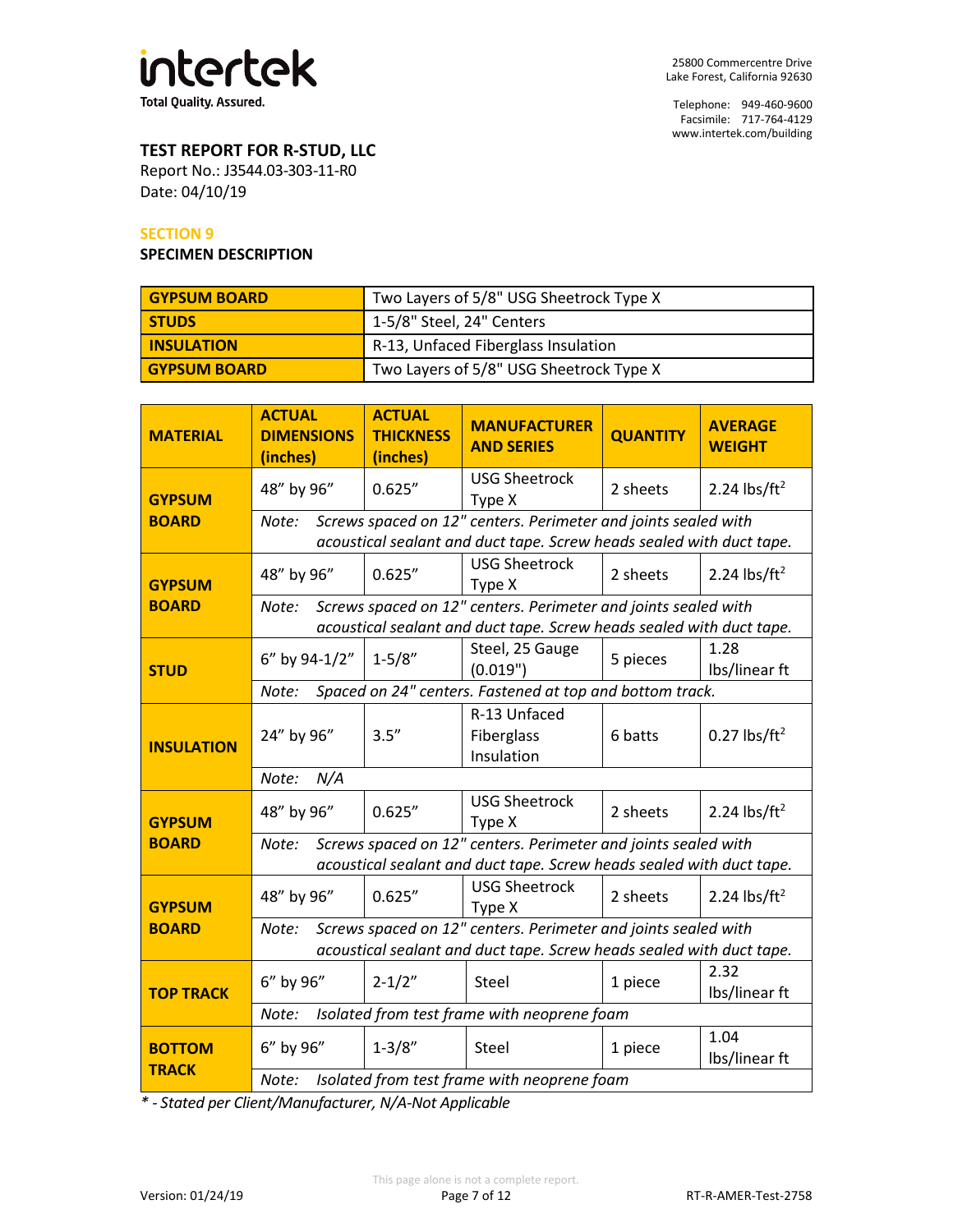

Telephone: 949-460-9600 Facsimile: 717-764-4129 [www.intertek.com/building](http://www.intertek.com/building)

**TEST REPORT FOR R-STUD, LLC**

Report No.: J3544.03-303-11-R0 Date: 04/10/19

Photographs are included in Section 11.

The client did not supply a report drawing of the test specimen.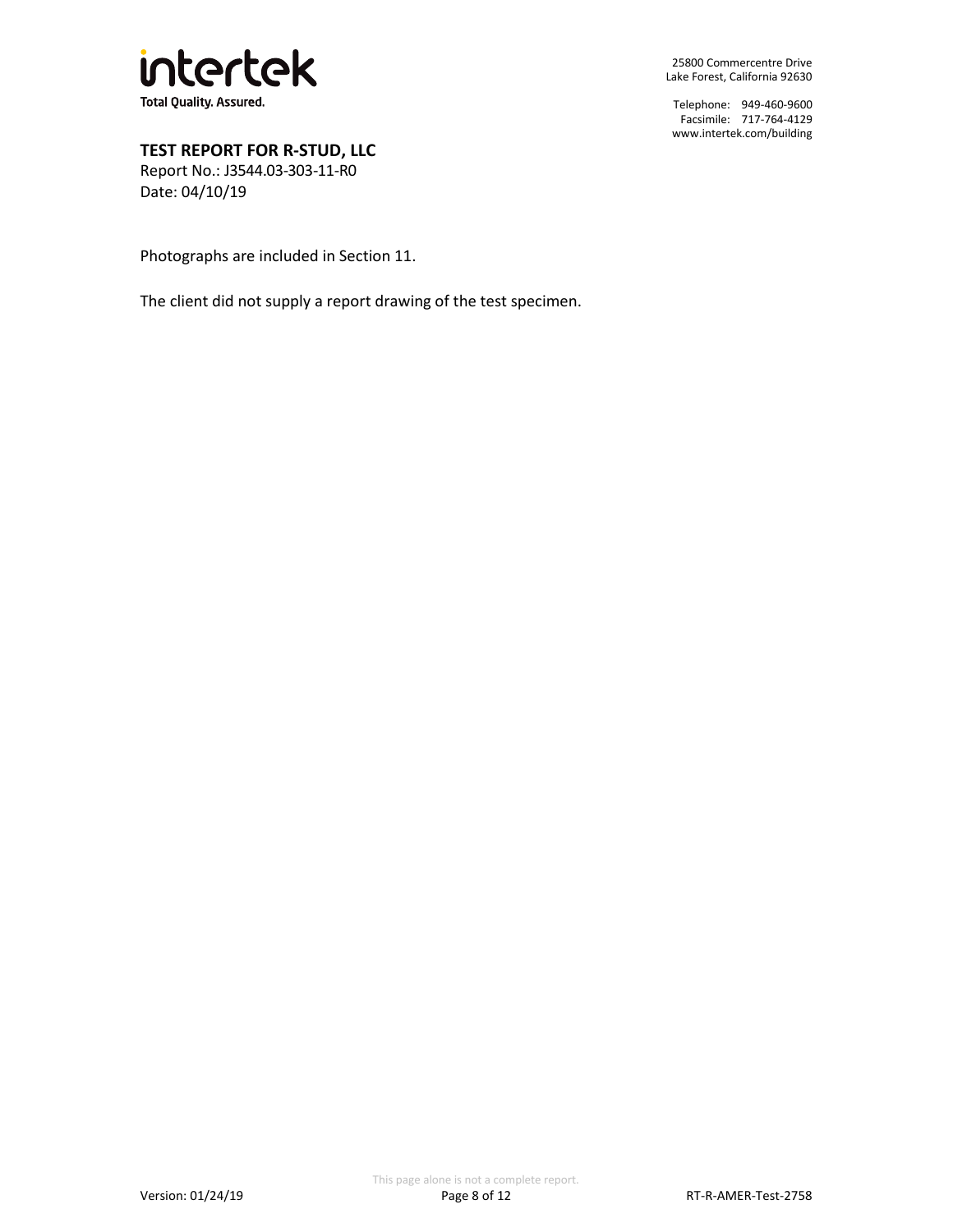

 $\overline{I}$ 

## **TEST REPORT FOR R-STUD, LLC**

Report No.: J3544.03-303-11-R0 Date: 04/10/19

#### **SECTION 10**

**TEST RESULTS**

## **ASTM E90 AIRBORNE SOUND TRANSMISSION LOSS**

| <b>TEST DATE</b>     | 03/14/19       |                                                                               |         |                           | IAS     |
|----------------------|----------------|-------------------------------------------------------------------------------|---------|---------------------------|---------|
| DATA FILE NO.        | J3544.01C      |                                                                               |         |                           |         |
| <b>CLIENT</b>        | R-Stud         |                                                                               |         |                           |         |
| <b>DESCRIPTION</b>   |                | Series/Model: 600RS162-19 wall With 2 Layer Drywall Receive x 2 Layer Drywall |         |                           |         |
|                      | Source         |                                                                               |         |                           |         |
|                      |                |                                                                               |         |                           |         |
|                      |                |                                                                               |         |                           |         |
| <b>SPECIMEN AREA</b> | 5.95 $\rm m^2$ | <b>RECEIVE TEMP.</b>                                                          | 17.1 °C | <b>SOURCE TEMP</b>        | 17.3 °C |
| <b>TECHNICIAN</b>    |                | Marco T. San RECEIVE HUMIDITY                                                 | 40%     | <b>SOURCE HUMIDIT 40%</b> |         |

| <b>FREQ</b>         | <b>BACKGROUND ABSORPTION</b> |                   | <b>SOURCE</b>              | <b>RECEIVE</b>                      | <b>SPECIMEN</b> | 95%               | <b>NUMBER</b>       |
|---------------------|------------------------------|-------------------|----------------------------|-------------------------------------|-----------------|-------------------|---------------------|
|                     | <b>SPL</b>                   |                   | <b>SPL</b>                 | <b>SPL</b>                          | π               | <b>CONFIDENCE</b> | OF                  |
| (Hz)                | (dB)                         | (m <sup>2</sup> ) | (dB)                       | (dB)                                | (dB)            | <b>LIMIT</b>      | <b>DEFICIENCIES</b> |
| 80                  | 47.8                         | 5.8               | 104                        | 77                                  | 27              | 2.53              |                     |
| 100                 | 37.6                         | 4.7               | 103                        | 71                                  | 34              | 0.83              |                     |
| 125                 | 39.5                         | 4.8               | 103                        | 65                                  | 40              | 1.18              | 1                   |
| 160                 | 44.5                         | 5.1               | 103                        | 62                                  | 42              | 0.62              | 2                   |
| 200                 | 35.9                         | 6.1               | 107                        | 63                                  | 45              | 0.59              | 2                   |
| 250                 | 25.4                         | 6.8               | 107                        | 59                                  | 49              | 0.40              | 1                   |
| 315                 | 21.4                         | 6.9               | 106                        | 56                                  | 51              | 0.52              | 2                   |
| 400                 | 21.8                         | 6.0               | 106                        | 54                                  | 53              | 0.34              | 3                   |
| 500                 | 18.7                         | 5.2               | 107                        | 54                                  | 55              | 0.56              | 2                   |
| 630                 | 19.4                         | 5.6               | 106                        | 52                                  | 56              | 0.27              | 2                   |
| 800                 | 22.2                         | 5.8               | 105                        | 49                                  | 58              | 0.22              | 1                   |
| 1000                | 10.5                         | 6.0               | 107                        | 48                                  | 60              | 0.16              | 0                   |
| 1250                | 6.9                          | 6.1               | 105                        | 44                                  | 62              | 0.25              | 0                   |
| 1600                | 6.8                          | 6.8               | 103                        | 42                                  | 61              | 0.17              | 0                   |
| 2000                | 5.5                          | 8.3               | 101                        | 44                                  | 56              | 0.28              | 5                   |
| 2500                | 4.3                          | 9.6               | 101                        | 42                                  | 57              | 0.18              | 4                   |
| 3150                | 4.4                          | 11.4              | 100                        | 36                                  | 61              | 0.17              | 0                   |
| 4000                | 4.8                          | 14.5              | 97                         | 27                                  | 66              | 0.26              | 0                   |
| 5000                | 5.4                          | 19.5              | 92                         | 18                                  | 69              | 0.49              | -                   |
| <b>STC RATING</b>   |                              | 57                | (Sound Transmission Class) |                                     |                 |                   |                     |
| <b>DEFICIENCIES</b> |                              | 25                | (Sum of Deficiencies)      |                                     |                 |                   |                     |
| <b>OITC RATING</b>  |                              | 45                |                            | (Outdoor-Indoor Transmission Class) |                 |                   |                     |

Notes:

1) Receive Room levels less than 5 dB above the Background levels are red.

2) Specimen TL levels listed in red indicate the lower limit of the transmission loss.

3) Specimen TL levels listed in green indicate that there has been a filler wall correction applied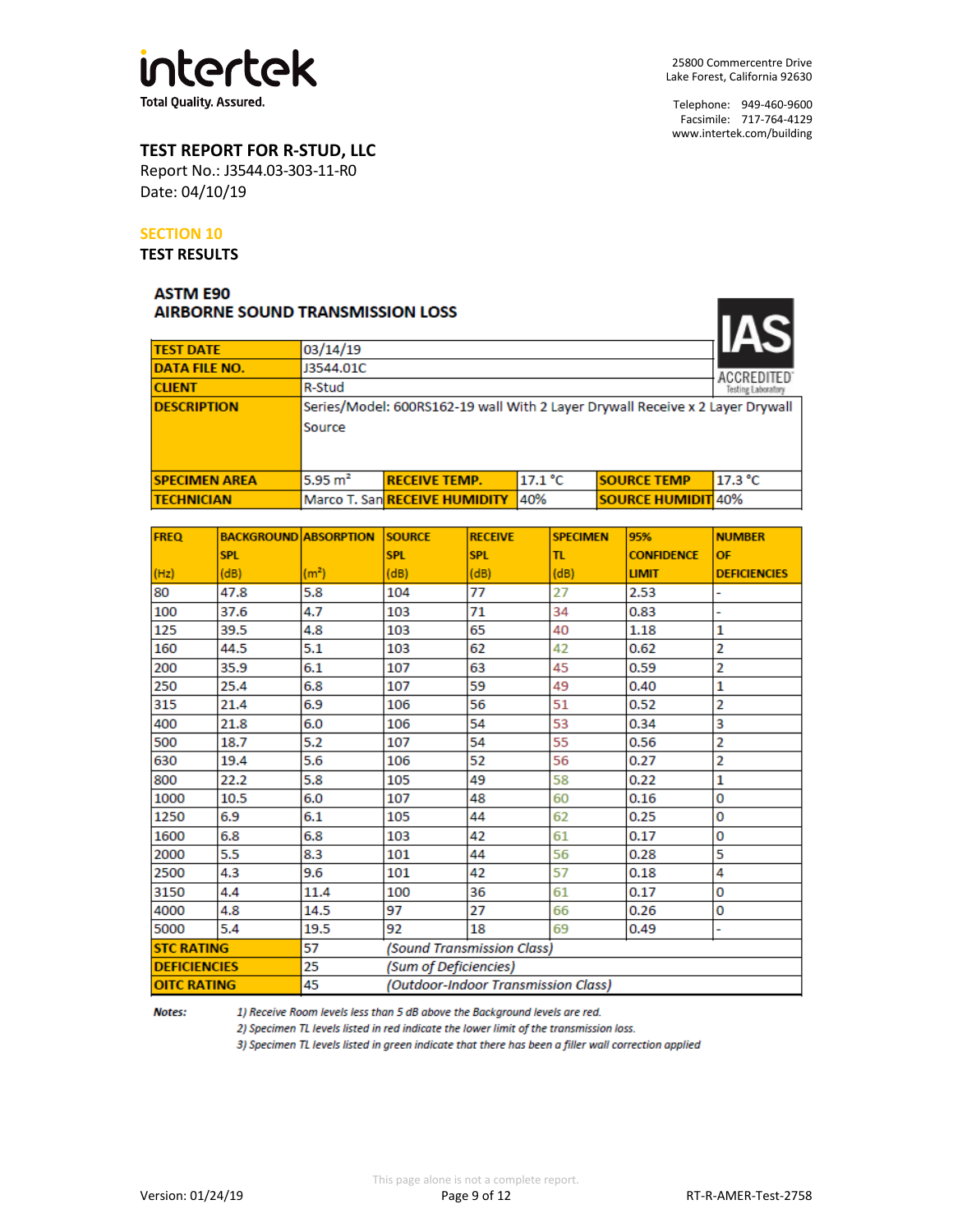

## **TEST REPORT FOR R-STUD, LLC**

Report No.: J3544.03-303-11-R0 Date: 04/10/19

## **ASTM E90** AIRBORNE SOUND TRANSMISSION LOSS

| ANNDONN'IL JOUTHU TINANJUNIIJUNUT LOJJ |           |                                                                               |         |                           |                                         |  |
|----------------------------------------|-----------|-------------------------------------------------------------------------------|---------|---------------------------|-----------------------------------------|--|
| <b>TEST DATE</b>                       | 03/14/19  |                                                                               |         |                           |                                         |  |
| DATA FILE NO.                          | J3544.01C |                                                                               |         |                           |                                         |  |
| CLIENT                                 | R-Stud    |                                                                               |         |                           | <b>ACCREDITED</b><br>Testing Laboratory |  |
| <b>DESCRIPTION</b>                     |           | Series/Model: 600RS162-19 wall With 2 Layer Drywall Receive x 2 Layer Drywall |         |                           |                                         |  |
|                                        | Source    |                                                                               |         |                           |                                         |  |
|                                        |           |                                                                               |         |                           |                                         |  |
|                                        |           |                                                                               |         |                           |                                         |  |
| <b>SPECIMEN AREA</b>                   | 5.95 $m2$ | <b>RECEIVE TEMP.</b>                                                          | 17.1 °C | <b>SOURCE TEMP</b>        | 17.3 °C                                 |  |
| TECHNICIAN                             |           | Marco T. San RECEIVE HUMIDITY                                                 | 40%     | <b>SOURCE HUMIDIT 40%</b> |                                         |  |
|                                        |           |                                                                               |         |                           |                                         |  |

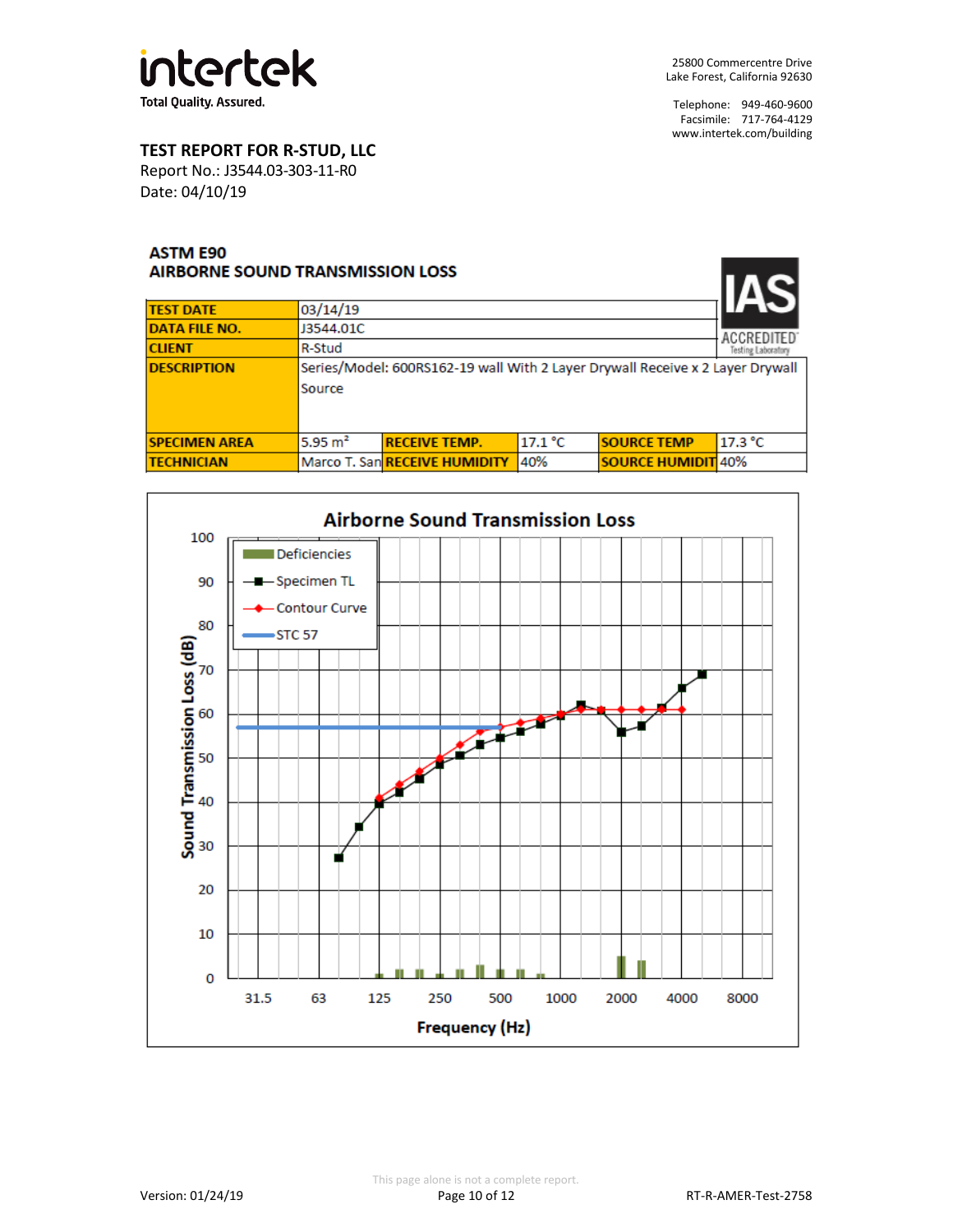

Telephone: 949-460-9600 Facsimile: 717-764-4129 [www.intertek.com/building](http://www.intertek.com/building)

## **TEST REPORT FOR R-STUD, LLC**

Report No.: J3544.03-303-11-R0 Date: 04/10/19

#### **SECTION 11**

**PHOTOGRAPHS**



**Photo No. 1 Source Room View of Test Specimen**



**Photo No. 2 Receive Room View of Test Specimen**